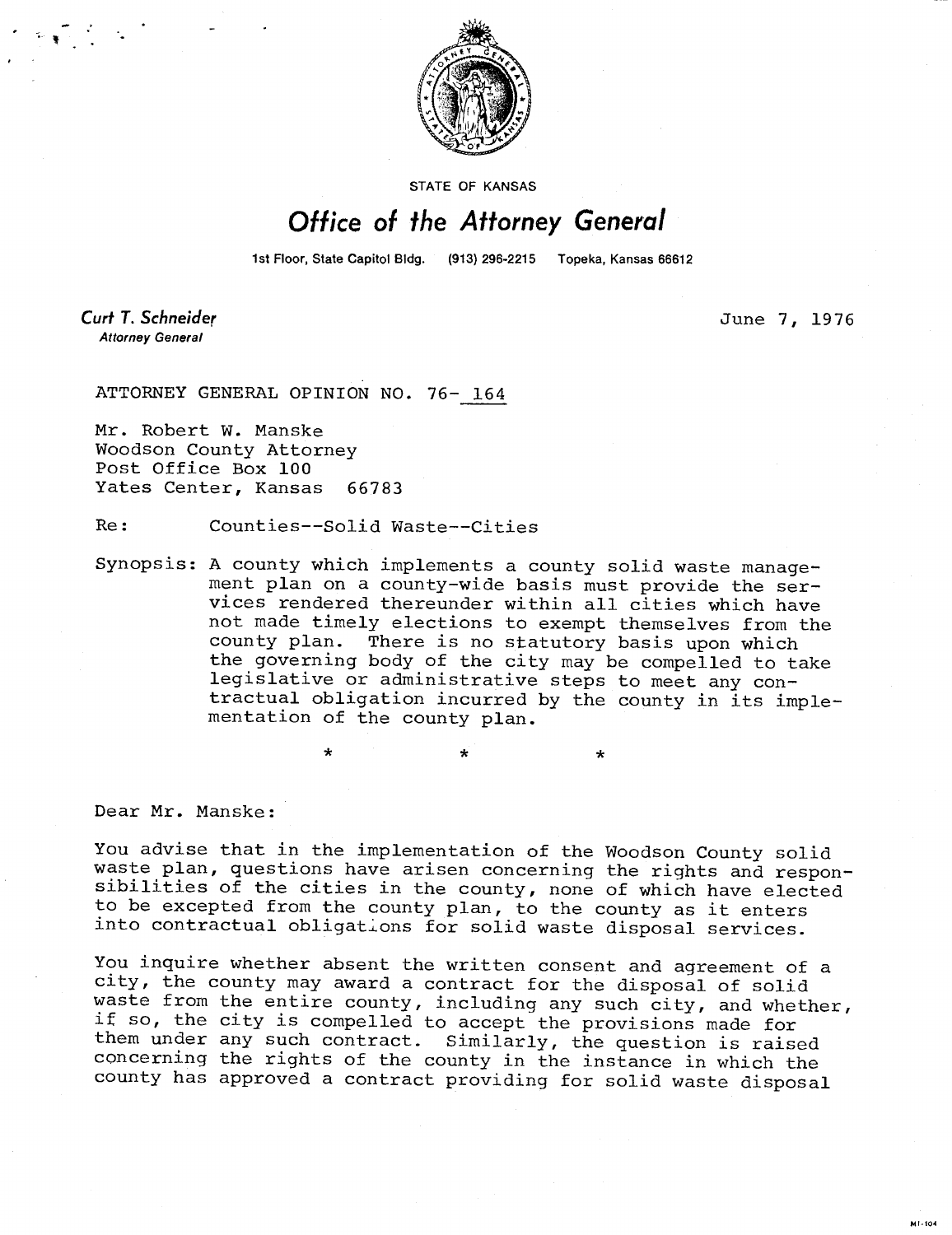Mr. Robert W. Manske Page Two June 7, 1976

on a county-wide basis, and one or more of the cities in the county refuse to participate in the contract or its implementation. Further, you ask whether the county may execute a contract, in the implementation of the county-wide plan, and exempt therefrom those cities which refuse to participate with the county in the contract and plan it is designed to implement.

K.S.A. 65-3405(a) provides in pertinent part thus:

"On or before June 30, 1974, each county with a population of less than fifteen thousand (15,000) and each city located therein which elects pursuant to subsection (b) of this section to exclude such city from the county plan shall submit to the department a workable plan for the management of solid waste in such county or city."

Subsection (b) states the scope of the plan thus adopted:

"The solid waste management plan submitted by each county shall provide for a solid waste management system plan to serve the residents of all townships and cities within the county or counties except for those cities which elect to be excluded from the county plan by resolution adopted by the city governing body thereon . . . ."

If a city elects not to adopt a separate plan, it is subject to the county plan. However, the act provides no basis upon which the governing body of a city may be compelled to exercise its own legislative powers to assist in the implementation of the county plan.

The act contemplates, obviously a joint and cooperative effort by counties and cities to work toward the stated goals of the act. A city is statutorily free to elect to develop and implement its own plan. If it does not do so, however, responsibility for the adoption and implementation of the county-wide solid waste management system rests with the county itself. If a city does not elect to adopt a separate plan, it may reasonably be expected to join with the county in a good-faith effort to assist toward the goal of desirable, adequate and uniform solid waste practices throughout